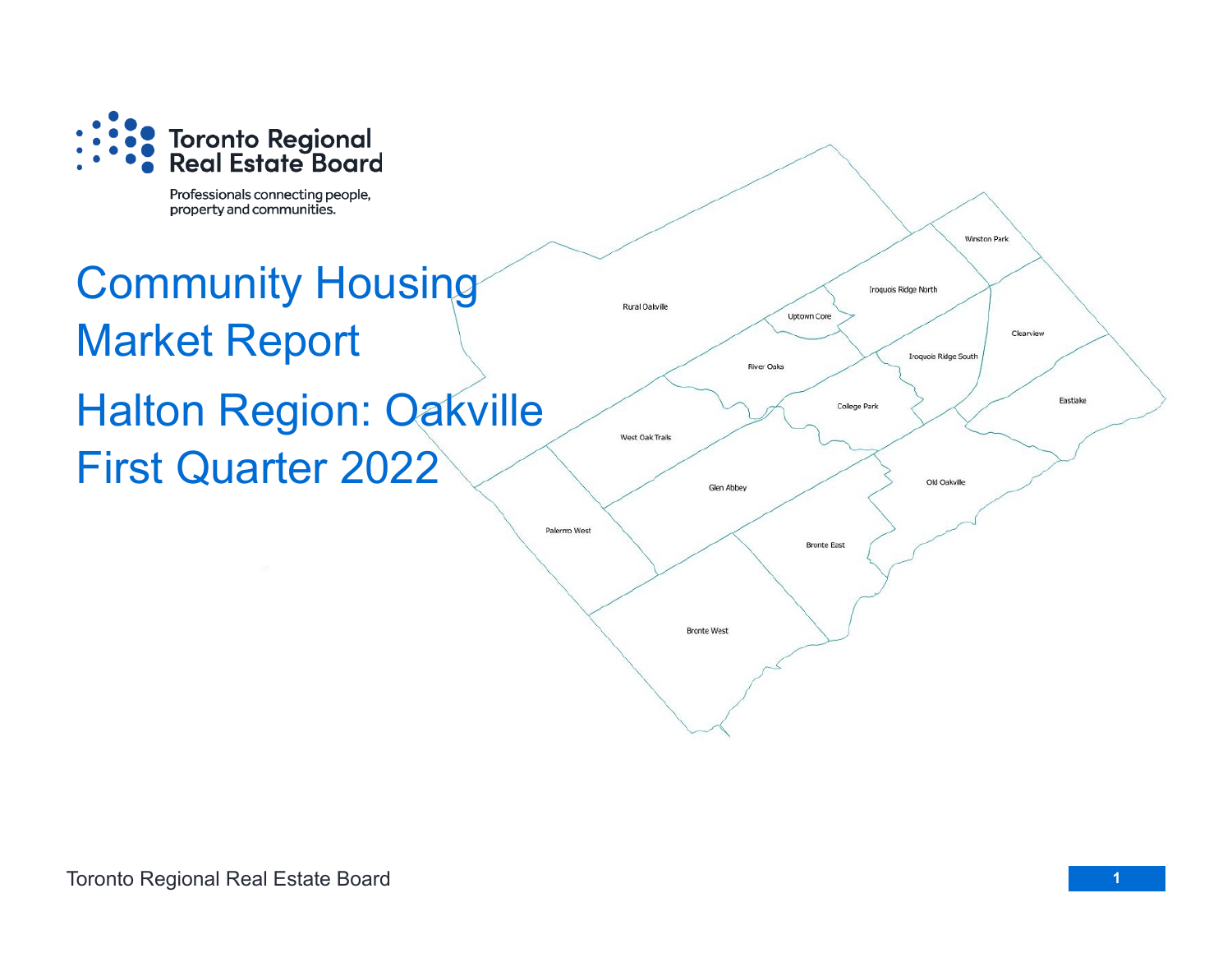# SUMMARY OF EXISTING HOME TRANSACTIONS ALL HOME TYPES, FIRST QUARTER 2022

# OAKVILLE COMMUNITY BREAKDOWN

| <b>Community</b>      | <b>Sales</b> | <b>Dollar Volume</b> | <b>Average Price</b> | <b>Median Price</b> | <b>New Listings</b> | <b>Active Listings</b> | Avg. SP/LP | Avg. DOM        |
|-----------------------|--------------|----------------------|----------------------|---------------------|---------------------|------------------------|------------|-----------------|
| <b>Bronte East</b>    | 68           | \$160,952,850        | \$2,366,954          | \$1,886,000         | 110                 | 24                     | 106%       | 11              |
| <b>Bronte West</b>    | 99           | \$169,790,428        | \$1,715,055          | \$1,650,000         | 170                 | 42                     | 108%       | 10              |
| Clearview             | 23           | \$40,679,246         | \$1,768,663          | \$1,800,000         | 31                  | $\overline{7}$         | 113%       | $5\phantom{.0}$ |
| College Park          | 44           | \$60,377,967         | \$1,372,227          | \$1,305,000         | 60                  | 10                     | 115%       | 9               |
| Eastlake              | 41           | \$154,949,109        | \$3,779,247          | \$2,825,000         | 77                  | 25                     | 100%       | 23              |
| Glen Abbey            | 79           | \$131,679,277        | \$1,666,826          | \$1,510,000         | 110                 | 21                     | 117%       | 6               |
| Iroquois Ridge North  | 43           | \$95,182,501         | \$2,213,547          | \$2,260,000         | 71                  | 16                     | 111%       | 9               |
| Iroquois Ridge South  | 26           | \$34,504,901         | \$1,327,112          | \$1,361,000         | 32                  | 6                      | 113%       | 8               |
| Old Oakville          | 68           | \$145,238,599        | \$2,135,862          | \$1,581,000         | 117                 | 49                     | 104%       | 19              |
| Palermo West          | 46           | \$71,927,142         | \$1,563,634          | \$1,508,250         | 82                  | 16                     | 114%       | 6               |
| <b>River Oaks</b>     | 61           | \$96,182,121         | \$1,576,756          | \$1,548,888         | 99                  | 14                     | 112%       | 6               |
| <b>Rural Oakville</b> | 122          | \$208,404,827        | \$1,708,236          | \$1,575,000         | 259                 | 76                     | 113%       | 8               |
| <b>Uptown Core</b>    | 35           | \$32,993,883         | \$942,682            | \$883,000           | 59                  | 14                     | 114%       | 8               |
| West Oak Trails       | 119          | \$185,822,868        | \$1,561,537          | \$1,554,000         | 194                 | 40                     | 113%       | 6               |
| <b>Winston Park</b>   | $\mathbf 0$  |                      |                      |                     | $\mathbf 0$         | $\mathbf 0$            |            |                 |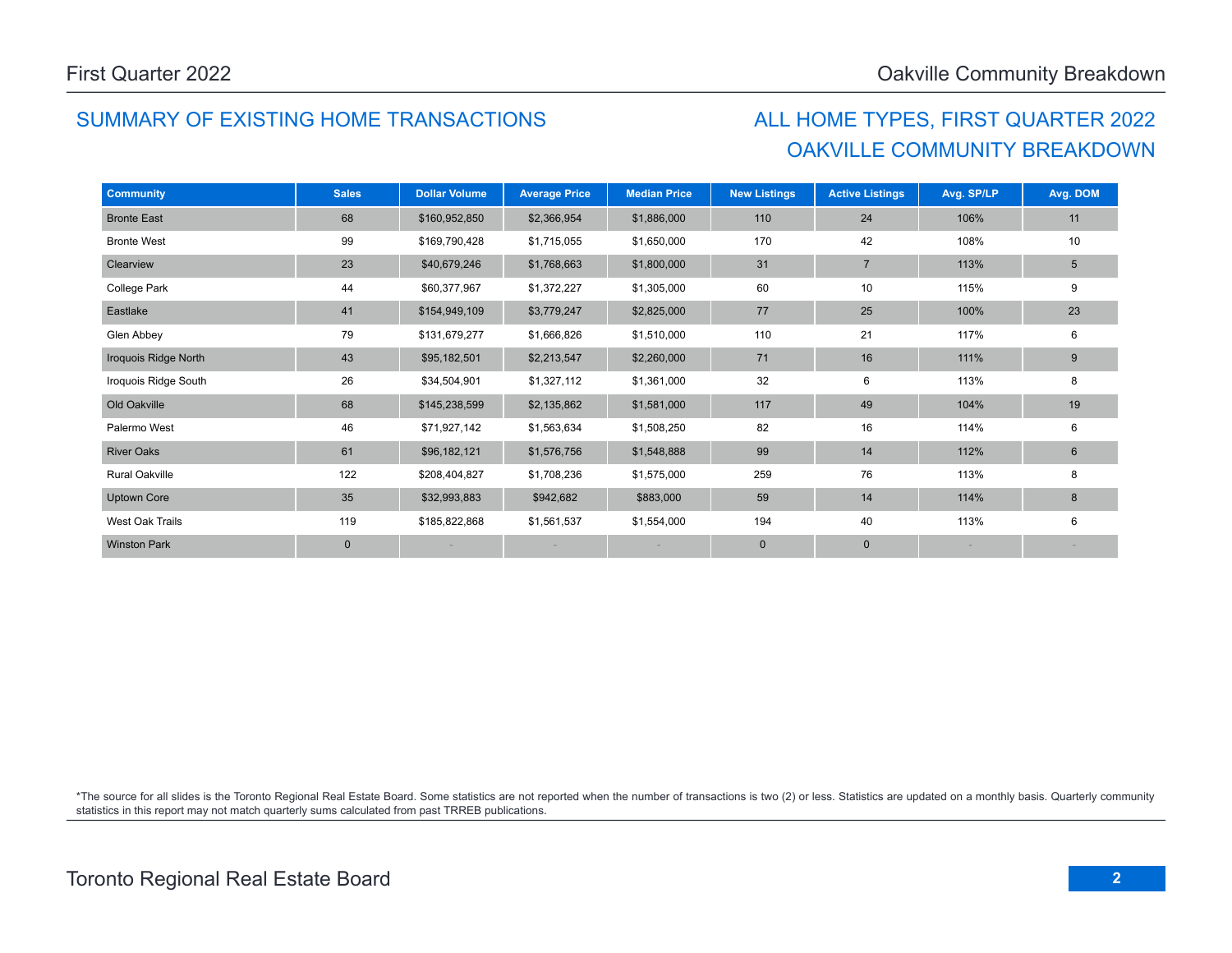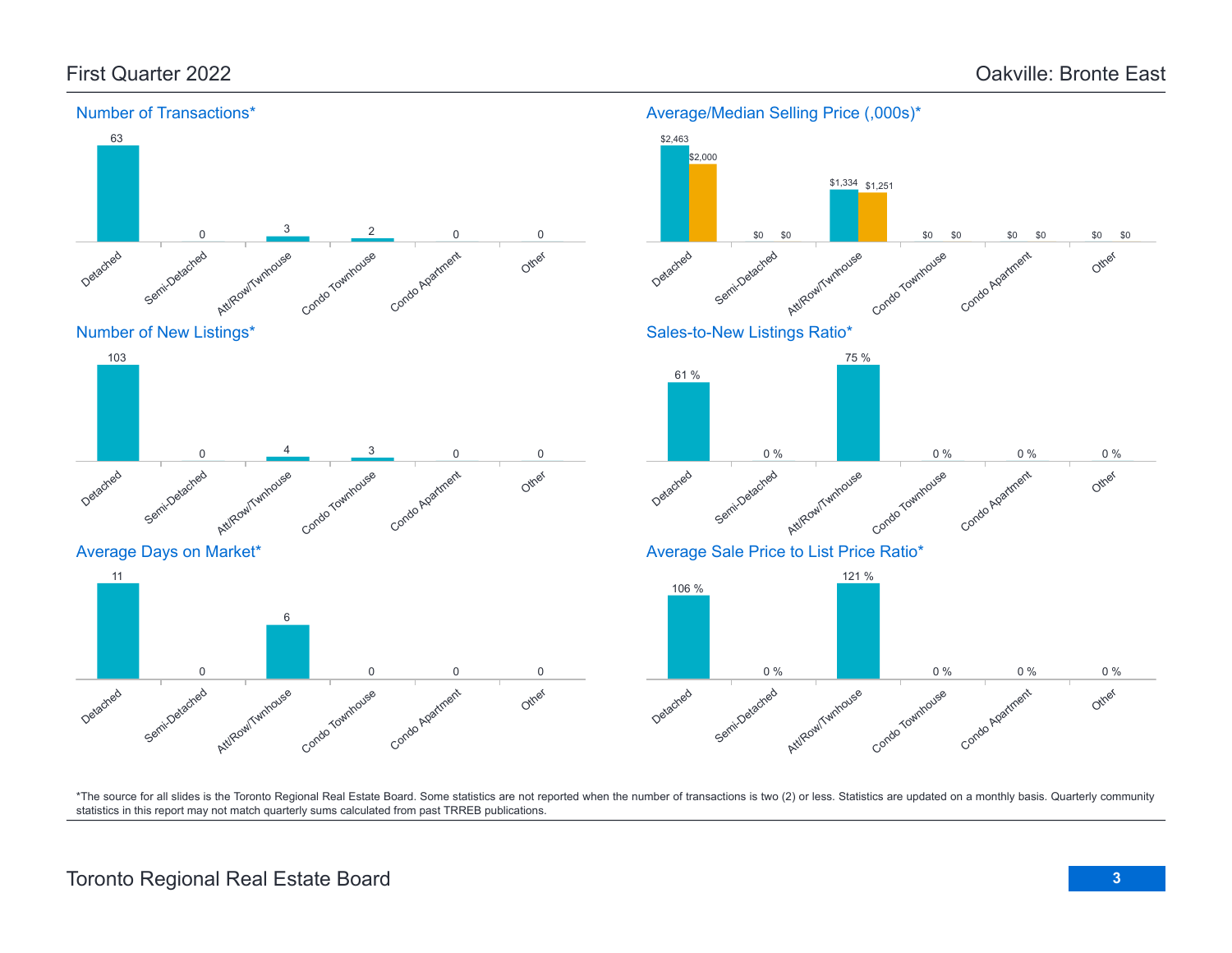\$1,176 \$1,150

96 %

Other

0 %

\$0

\$0



#### Number of Transactions\*

Average Days on Market\*



Att/Row/Twnhouse

\$1,492 \$1,356

\$0

\$0

Condo Townhouse

64 % 63 %

\$1,043 \$1,000

Condo Apartment



# Detached Semi-Detached Att/Row/Twnhouse Condo Townhouse Condo Agatment Other 0 % 0 %

\*The source for all slides is the Toronto Regional Real Estate Board. Some statistics are not reported when the number of transactions is two (2) or less. Statistics are updated on a monthly basis. Quarterly community statistics in this report may not match quarterly sums calculated from past TRREB publications.

Other

20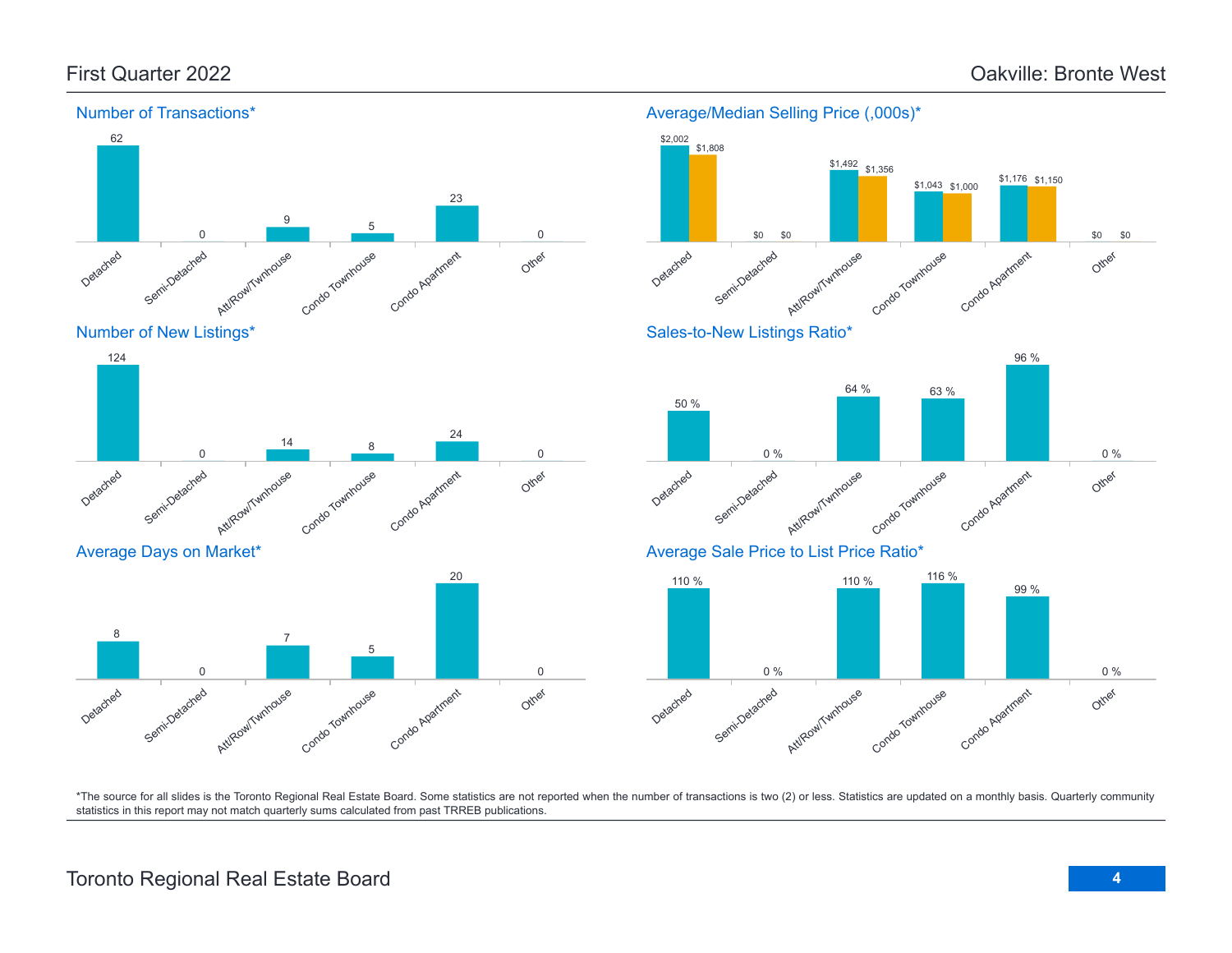\$1,493 \$1,494





Average Days on Market\*



#### Detached Semi-Detached Att/Row/Twnhouse Condo Townhouse Condo Apartment Other \$0 \$0 \$0 \$0 \$0 \$0 Sales-to-New Listings Ratio\* Detached Semi-Detached Attikow/Twnhouse Condo Townhouse Condo Apartment Other 71 % 0 % 100 % 0 % 0 % 80 % Average Sale Price to List Price Ratio\* 108 % 125 % 134 %

\$1,343 \$1,385

Average/Median Selling Price (,000s)\*

\$1,956 \$2,075



\*The source for all slides is the Toronto Regional Real Estate Board. Some statistics are not reported when the number of transactions is two (2) or less. Statistics are updated on a monthly basis. Quarterly community statistics in this report may not match quarterly sums calculated from past TRREB publications.

# Toronto Regional Real Estate Board **5**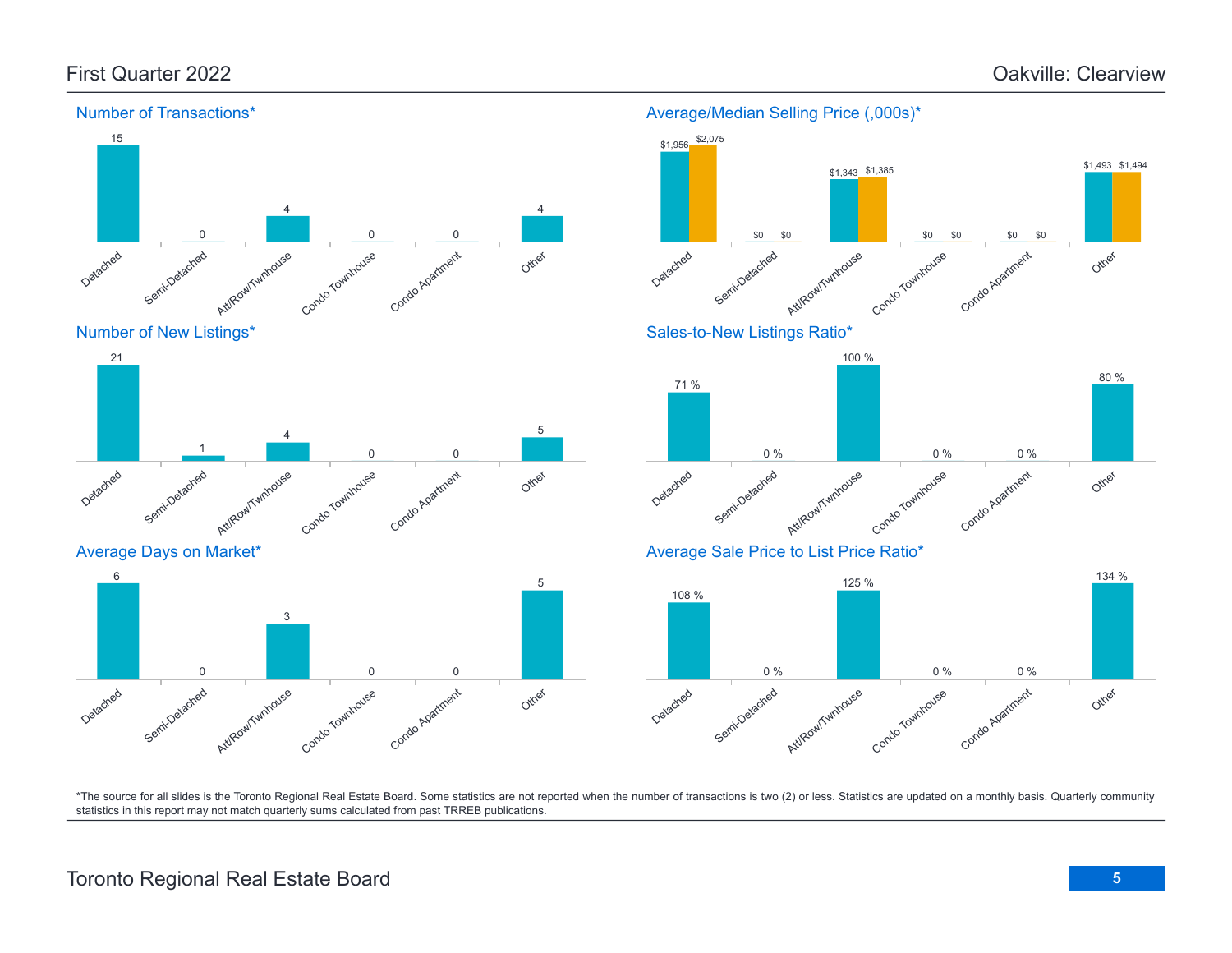

#### Number of Transactions\*

\*The source for all slides is the Toronto Regional Real Estate Board. Some statistics are not reported when the number of transactions is two (2) or less. Statistics are updated on a monthly basis. Quarterly community statistics in this report may not match quarterly sums calculated from past TRREB publications.

Other

0

# Toronto Regional Real Estate Board **6**

Att/Row/Twnhouse

0

Condo Townhouse

Condo Apartment

Detached

Semi-Detached

6

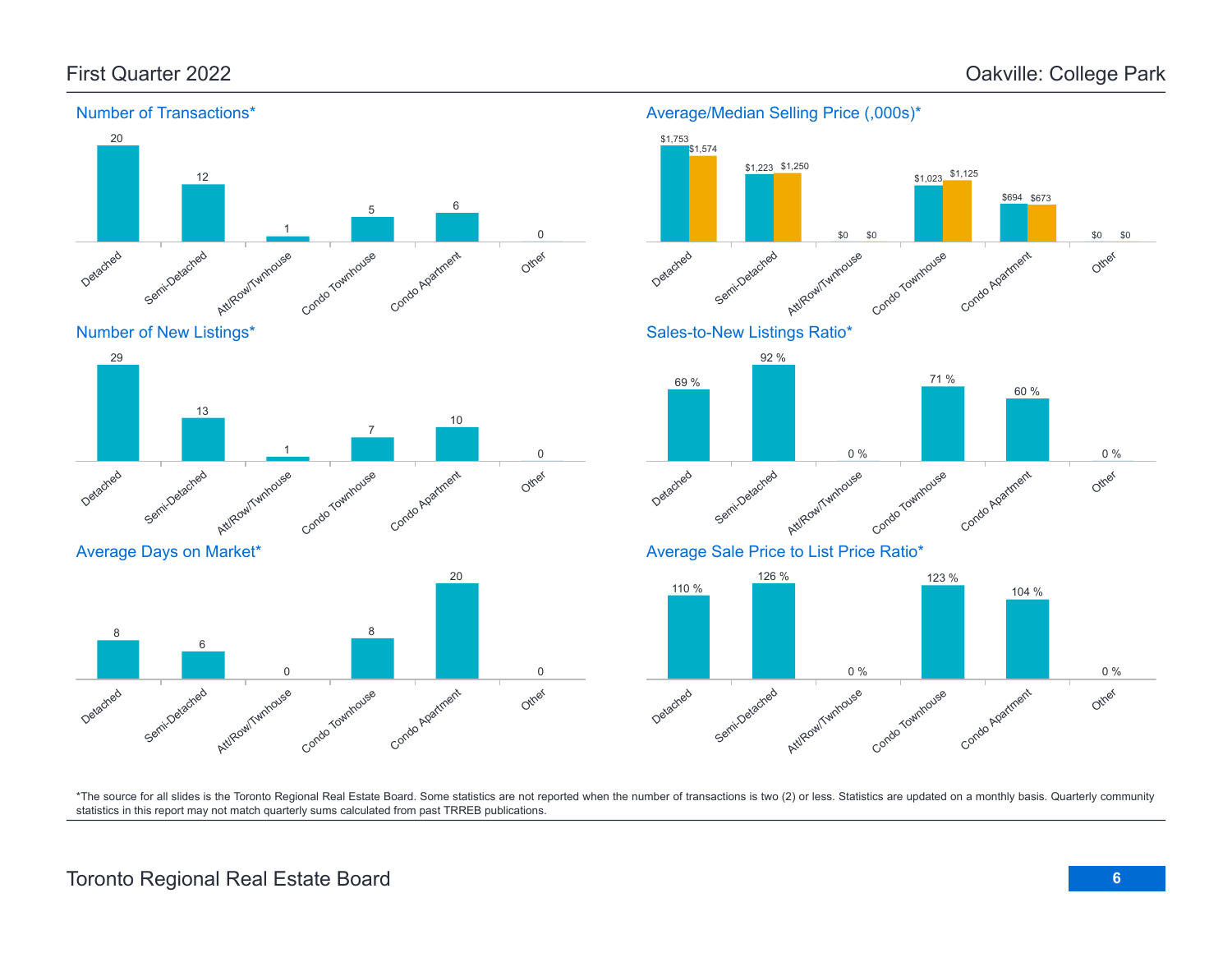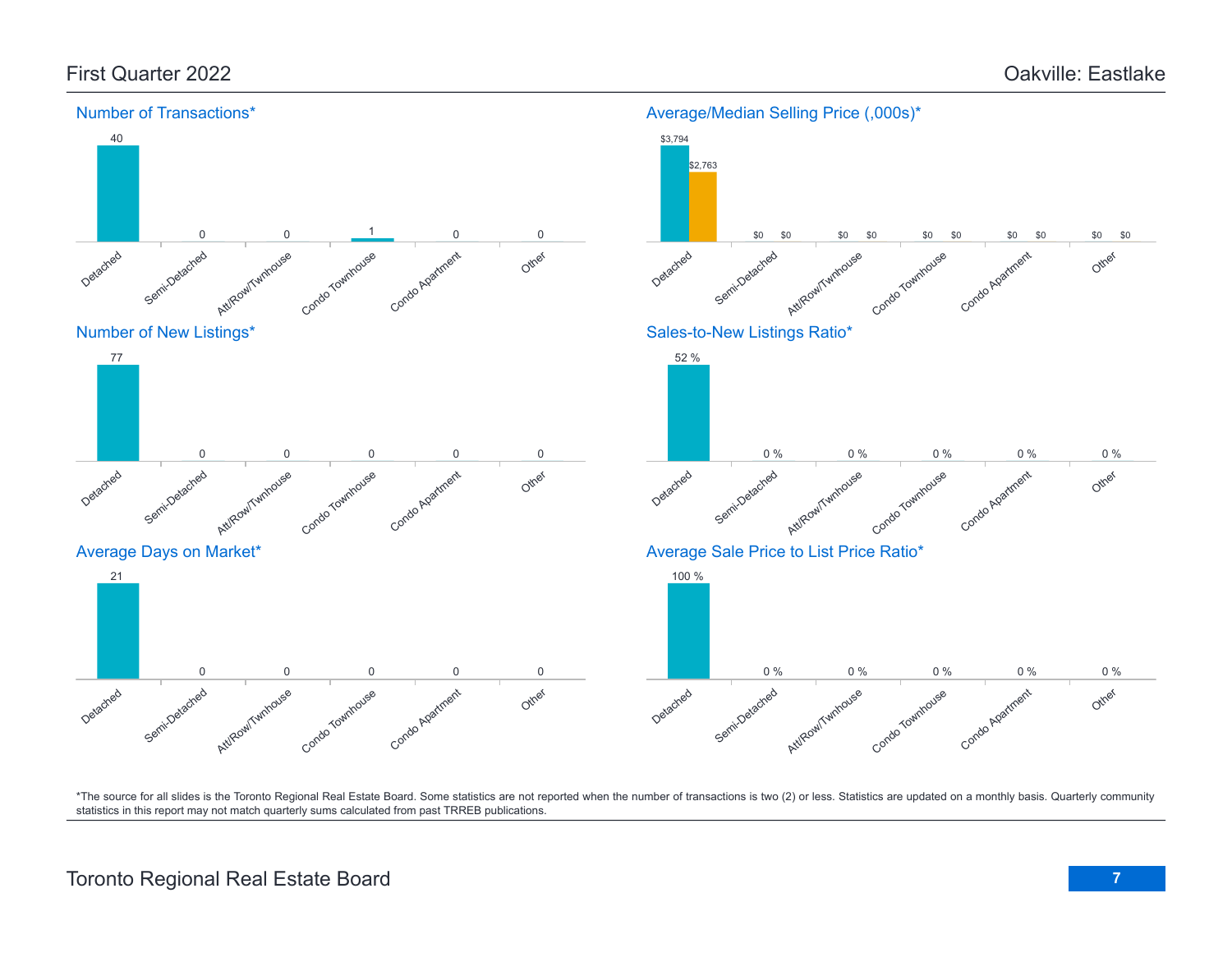

Number of New Listings\*



Average Days on Market\*



### Average/Median Selling Price (,000s)\*

0 %





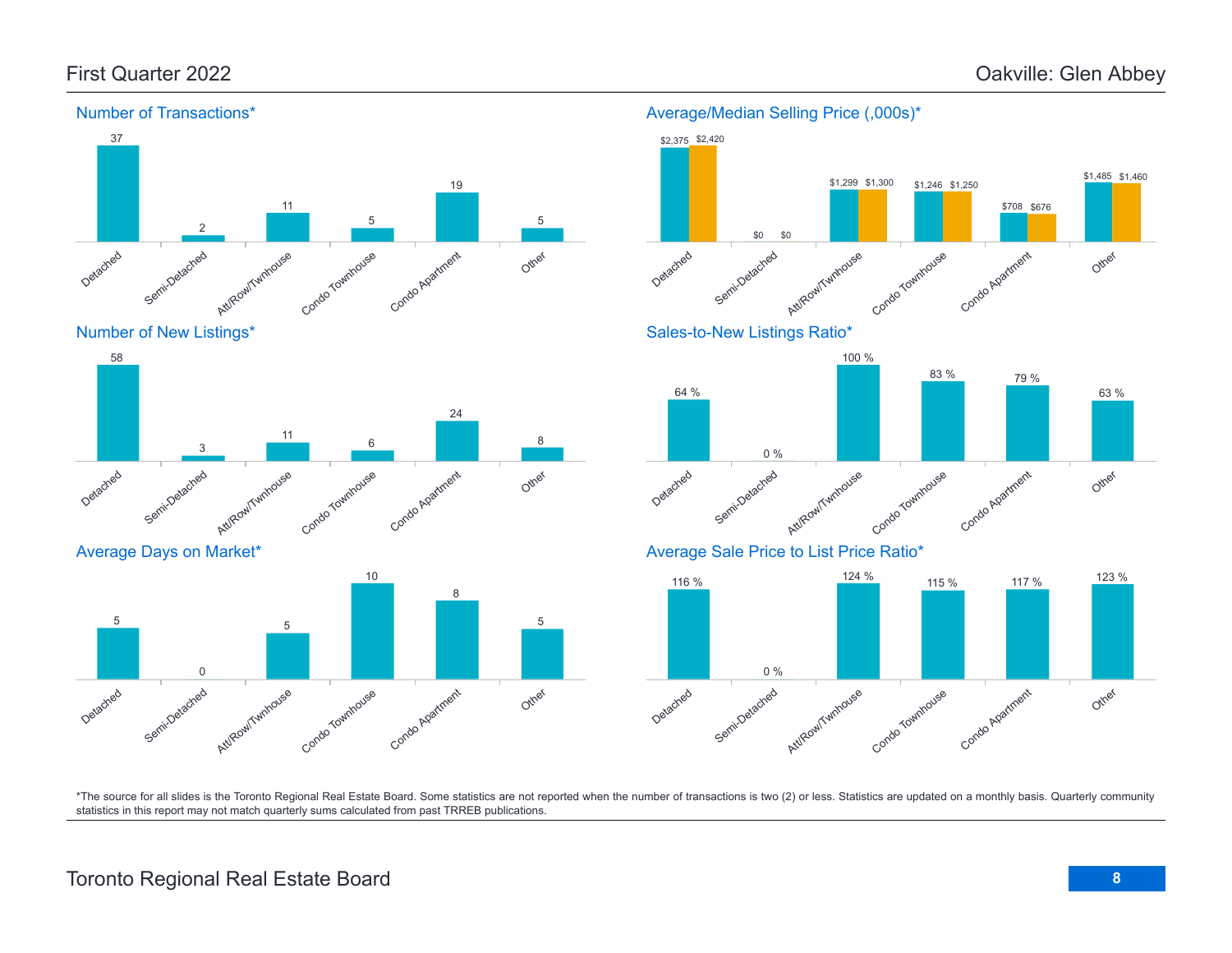



Average Days on Market\*





Average/Median Selling Price (,000s)\*



\*The source for all slides is the Toronto Regional Real Estate Board. Some statistics are not reported when the number of transactions is two (2) or less. Statistics are updated on a monthly basis. Quarterly community statistics in this report may not match quarterly sums calculated from past TRREB publications.

# Toronto Regional Real Estate Board **9**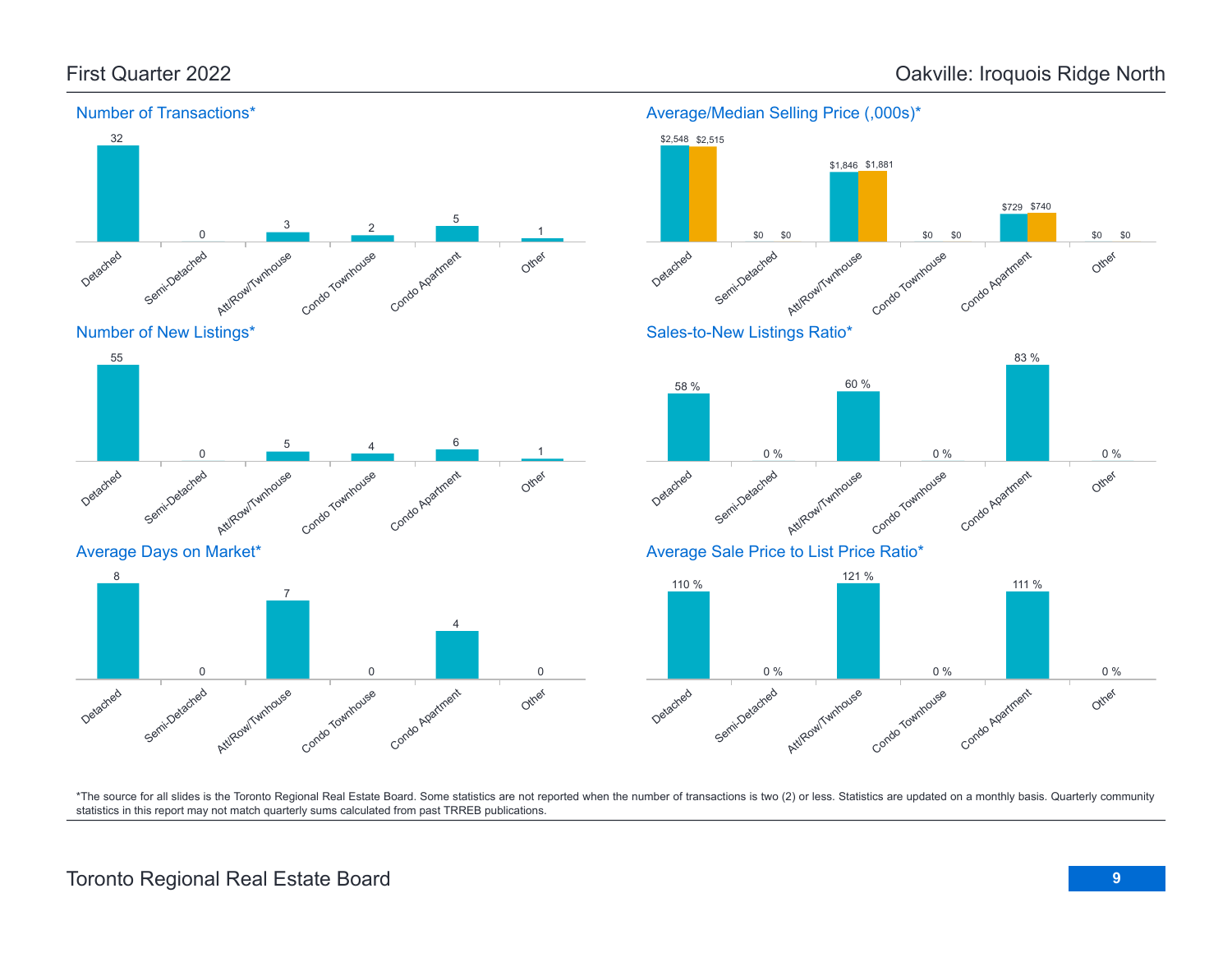Other

Other

Other



\*The source for all slides is the Toronto Regional Real Estate Board. Some statistics are not reported when the number of transactions is two (2) or less. Statistics are updated on a monthly basis. Quarterly community statistics in this report may not match quarterly sums calculated from past TRREB publications.

# Toronto Regional Real Estate Board **10**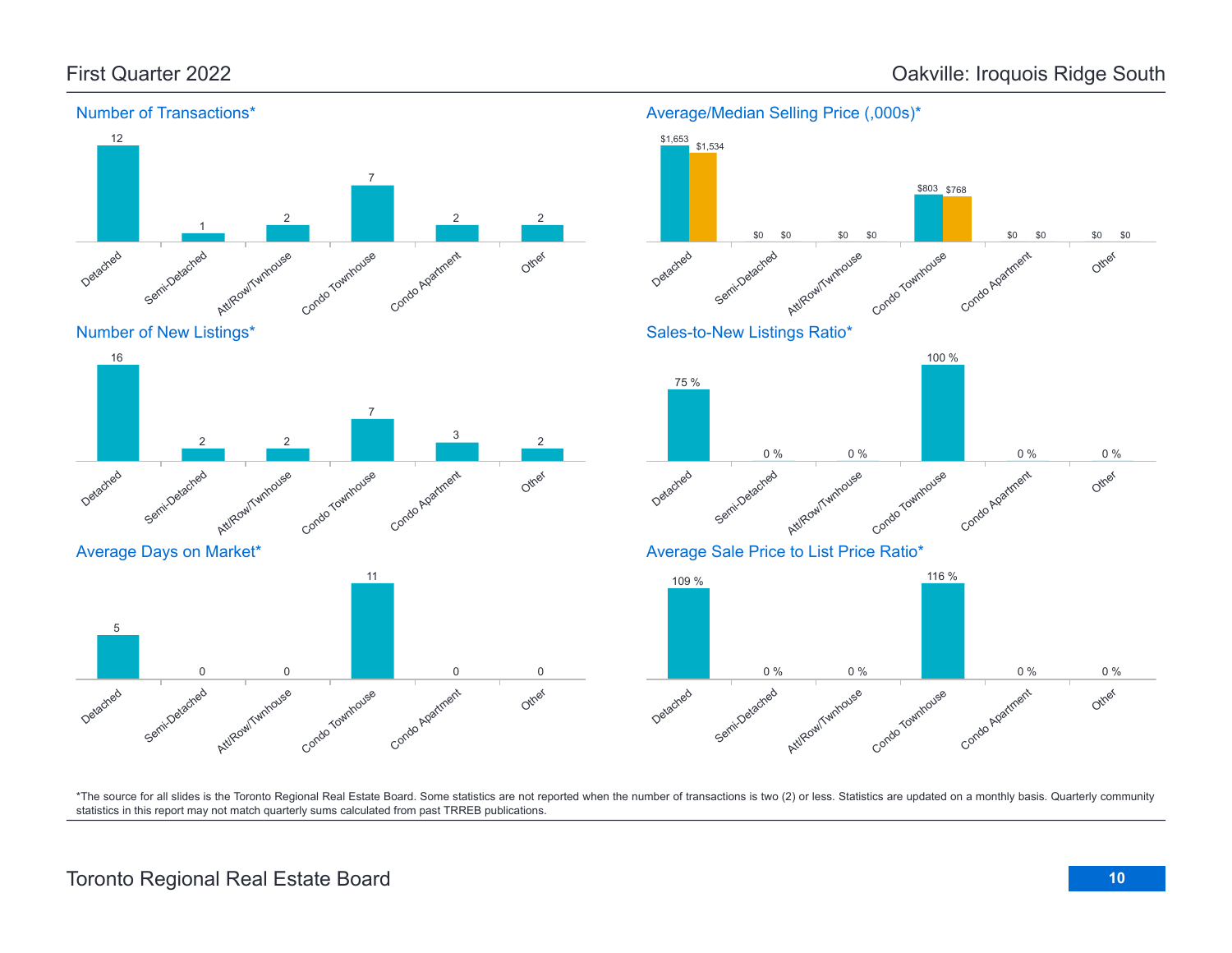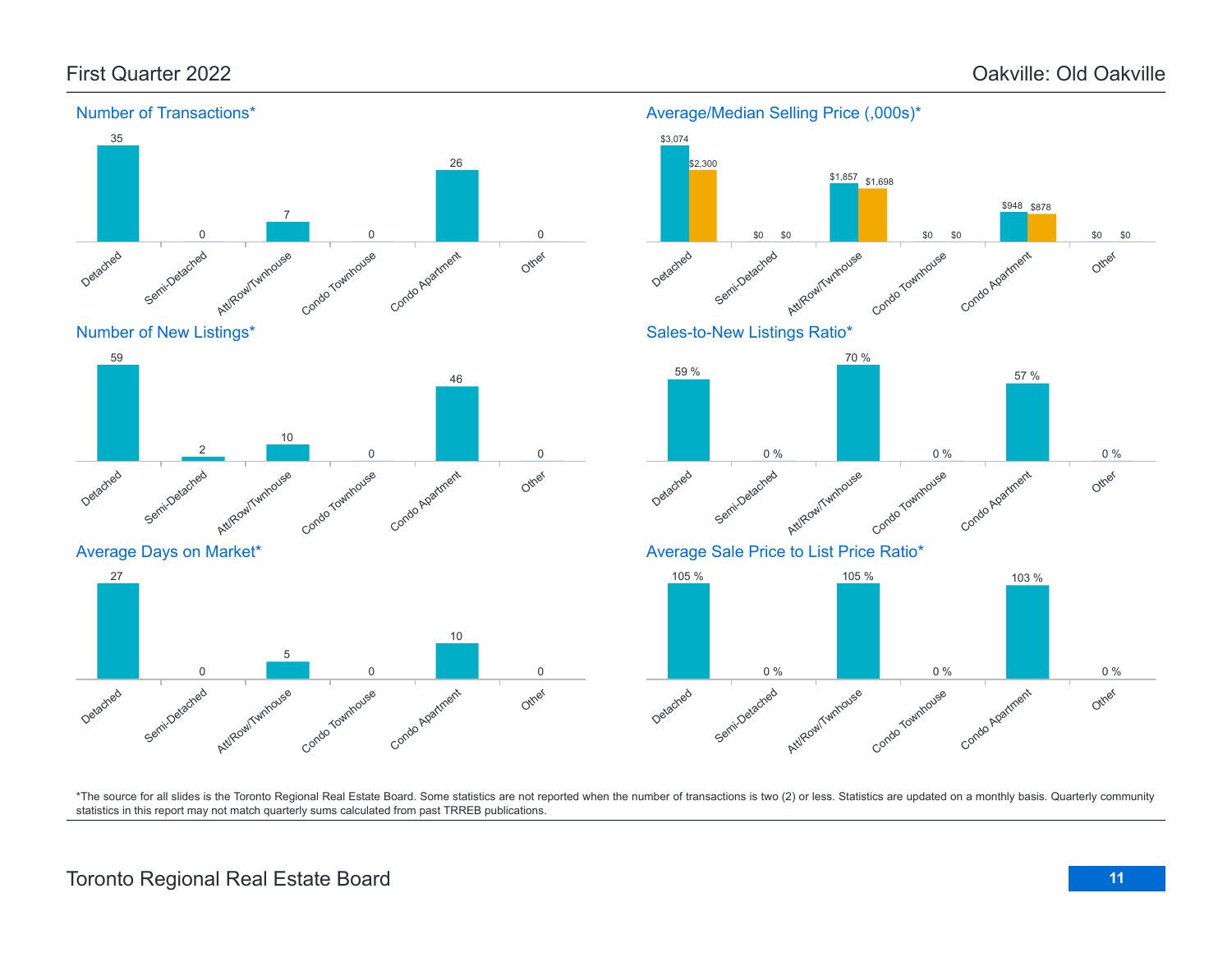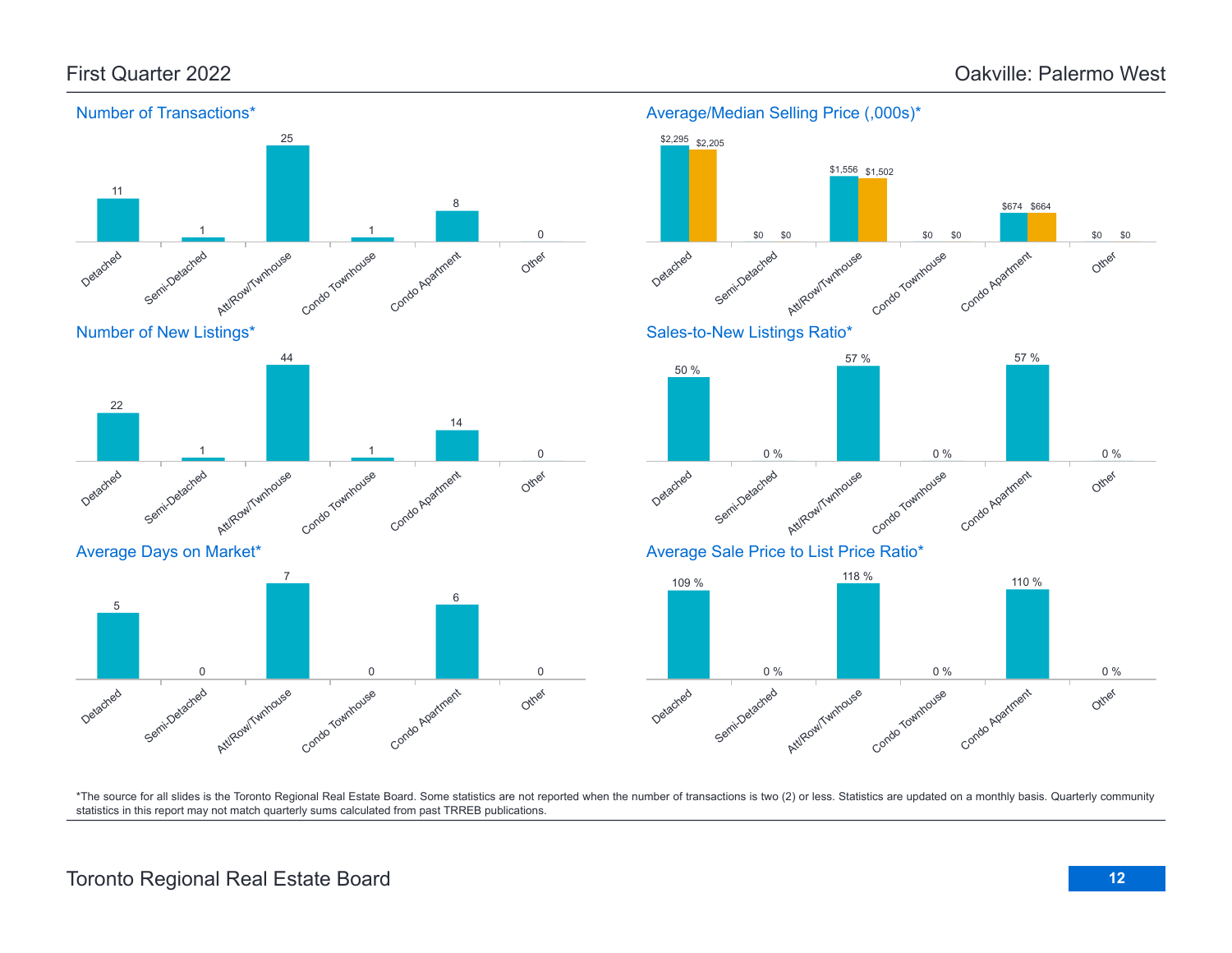Other

\$0

\$0



Number of New Listings\*



### Average Days on Market\*



### Detached Semi-Detached AttiRowiTwithouse Condo Townhouse Condo Agatment \$2,099 \$2,123 \$1,390 \$992 \$961 \$703 \$696 \$1,390 \$1,334

Average/Median Selling Price (,000s)\*

Sales-to-New Listings Ratio\*



Average Sale Price to List Price Ratio\*

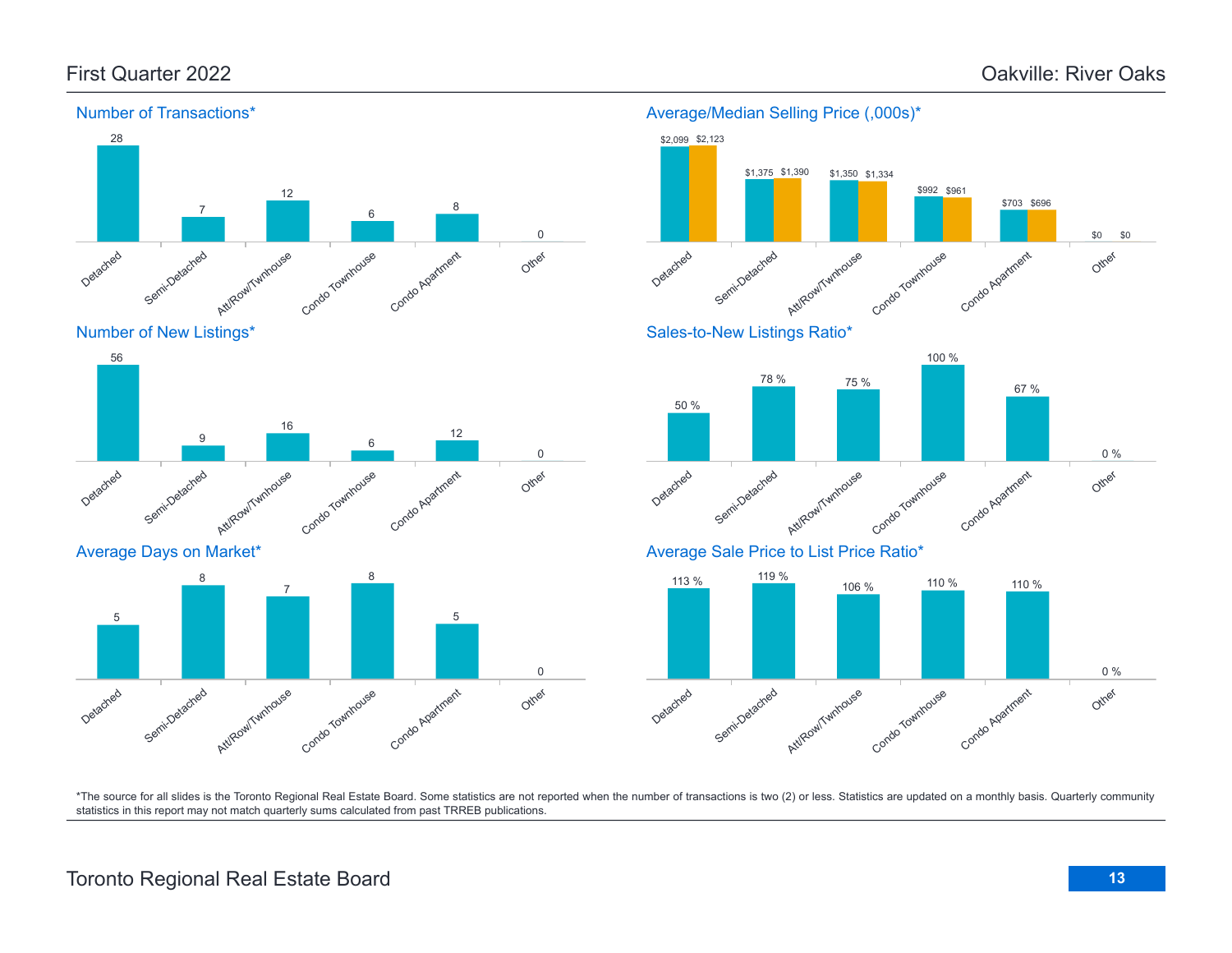Other

\$0

\$0



Number of New Listings\*



#### Average Days on Market\*



#### Average/Median Selling Price (,000s)\* Detached Semi-Detached Att/Row/Twnhouse Condo Townhouse Condo Apartment \$2,387 \$2,360 \$1,802 \$1,748 \$1,408 \$1,403 \$980 \$998 \$804 \$730 Sales-to-New Listings Ratio\*





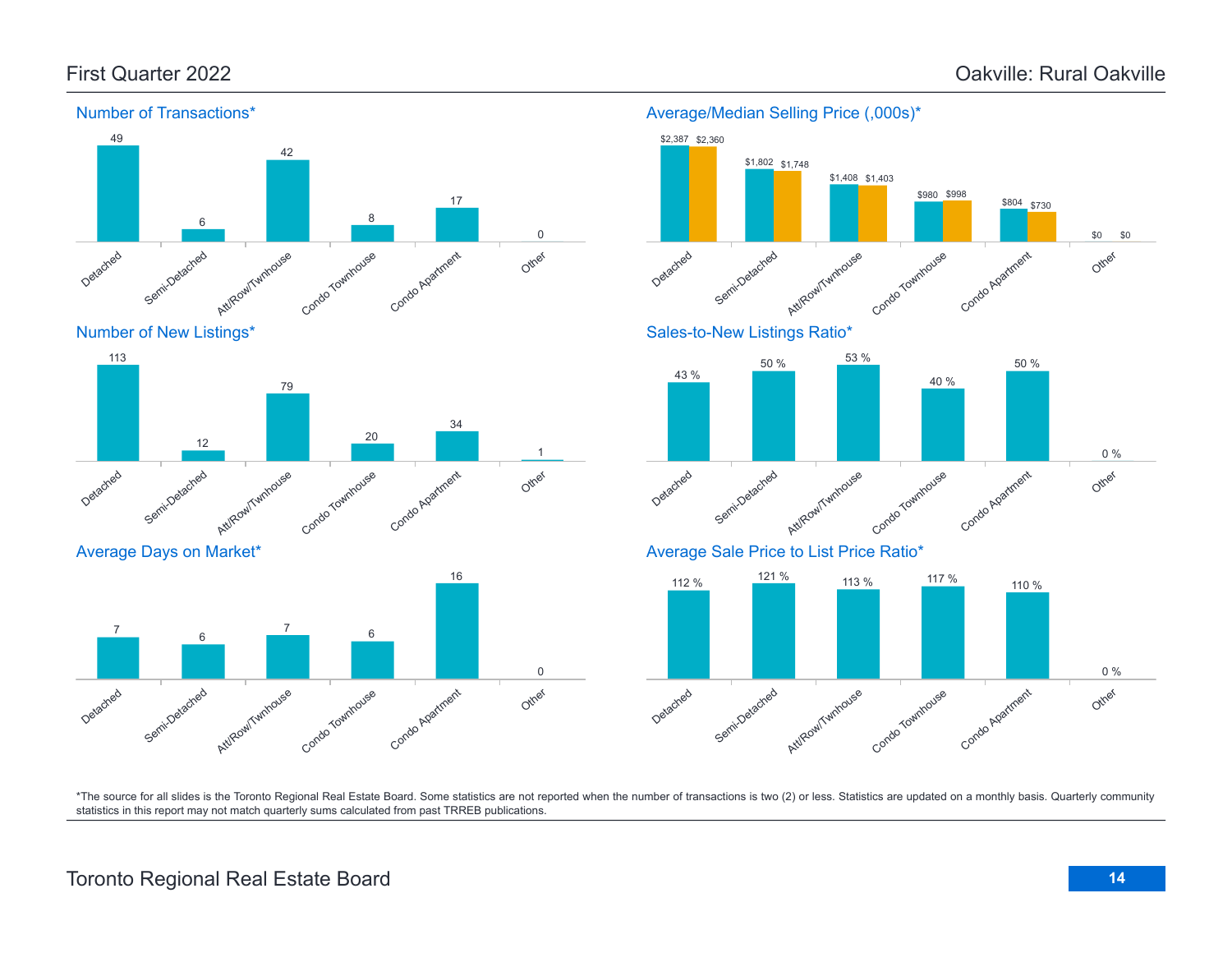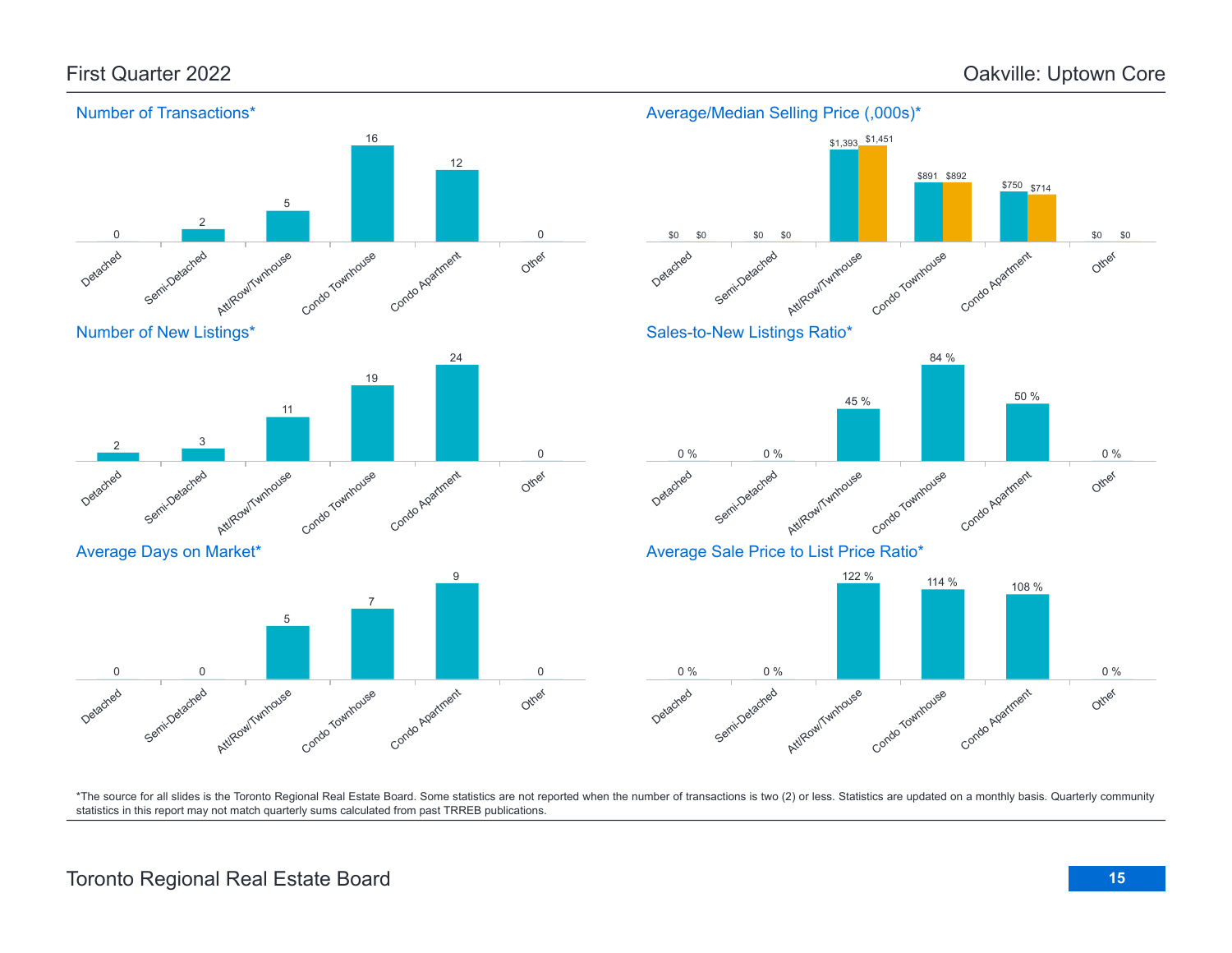

Number of New Listings\*



Average Days on Market\*